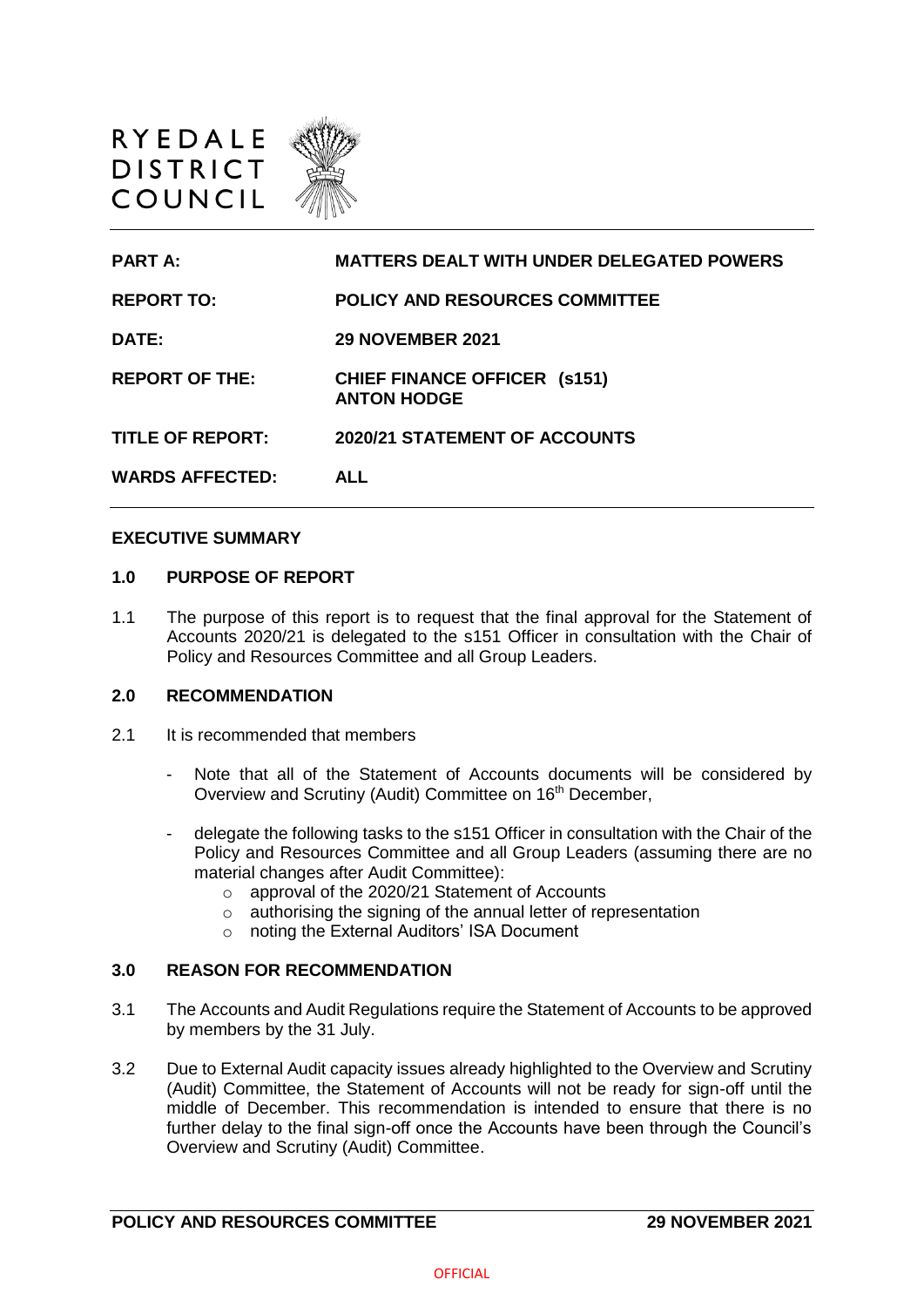# **4.0 SIGNIFICANT RISKS**

4.1 There are no significant risks in considering this report.

# **5.0 POLICY CONTEXT AND CONSULTATION**

5.1 The Statement of Accounts will be produced in accordance with the Accounts and Audit (England) Regulations 2015, including in amendments and, more specifically, the CIPFA Code of Practice on Local Authority Accounting in the United Kingdom 2020/21.

# **REPORT**

### **6.0 REPORT DETAILS**

- 6.1 The External Auditors (Grant Thornton) noted in their report to the O&S Committee in July that due to the challenging nature of specialist public sector external audit staff and the volume of local authority audits which continued after last year's target date of completion of 20 November 2020, plus the departure of key staff, they were aiming to complete the audits after the indicative deadline set by government of 30 September.
- 6.2 Grant Thornton have now confirmed they expect to be able to complete the audit in time for a specially-arranged Audit Committee on 16<sup>th</sup> December.
- 6.3 The Council's constitution notes that

"In respect of external audit and other external inspections, the Audit Committee may make recommendations in respect of operational matters, and may make recommendations to the Councils Policy and Resources Committee on policy matters. In particular, the Audit Committee will:- (i) receive the external auditor's review of the Council's Statement of Accounts, Annual Audit Letter, Audit Plans, and any other reports and relevant matters deemed necessary by the external auditor."

- 6.4 The process followed by Ryedale District Council has been to bring the Statement of Accounts – and any associated documents, including the Annual Governance Statement – to the Policy and Resources Committee for final approval, after it has already been through Audit Committee.
- 6.5 After 16<sup>th</sup> December, the next meeting of this committee is scheduled for 3 February. To enable the accounts to be signed off without any further delay, having been though Audit Committee, there are two options, as advised by the Monitoring Officer:
	- arrange a special P&R Committee (ideally in the week beginning 21 December) to approve the accounts
	- delegate the authority to sign off the accounts to the s151 Officer in consultation with the Chair of the Committee and all Group Leaders (assuming there are no material changes after Audit Committee)
- 6.6 The proposal is to go with the second of these options.

### **7.0 IMPLICATIONS**

7.1 The following implications have been identified: